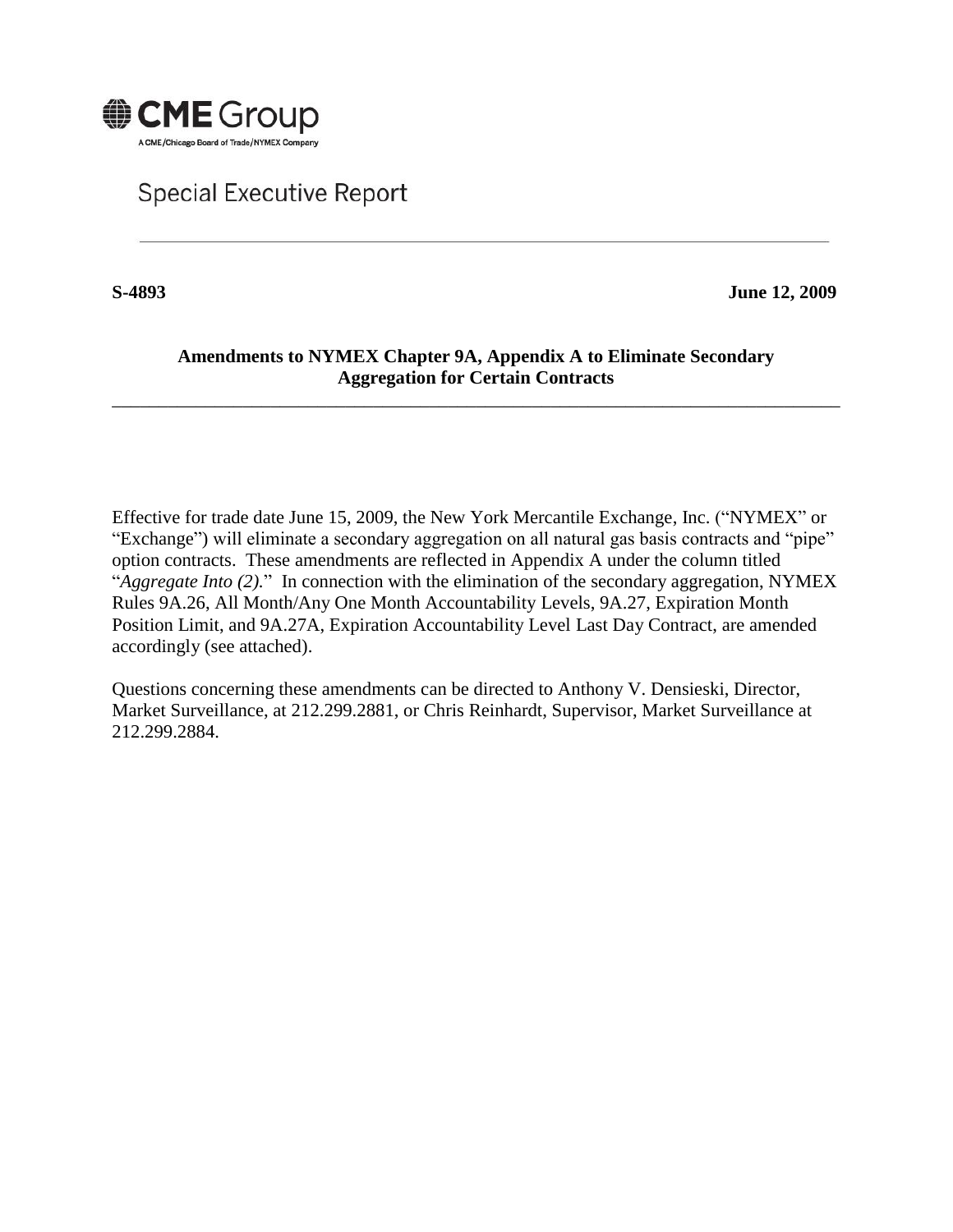## **NOTIFICATION OF AMENDMENTS TO NYMEX RULES 9A.26, 9A.27, 9A.27A and Aggregation Allocations**

(bold/underline indicates additions; strikethrough indicates deletions)

| <b>Contract Name</b>                                                           | Rule<br>Chap-<br>ter | Commod<br>ity Code | All Month<br><b>Accountability</b><br>Level | Any One<br>Month<br>Accountability<br>Level | Expiration<br>Month Limit | Expiration<br>Accountability<br><b>Level Last Day</b><br>Contract | Report-<br>ing<br>Level | Aggre-<br>gate<br>Into(1) | Aggre-<br>gate<br>Into $(2)$ |
|--------------------------------------------------------------------------------|----------------------|--------------------|---------------------------------------------|---------------------------------------------|---------------------------|-------------------------------------------------------------------|-------------------------|---------------------------|------------------------------|
|                                                                                |                      |                    | <b>Rule 9A.26</b>                           | <b>Rule 9A.26</b>                           | Rule 9A.27                | Rule 9A.27A                                                       | Rule<br>9A.34           |                           |                              |
| Natural Gas                                                                    |                      |                    |                                             |                                             |                           |                                                                   |                         |                           |                              |
| <b>United</b>                                                                  |                      |                    |                                             |                                             |                           |                                                                   |                         |                           |                              |
| Kingdom                                                                        |                      |                    |                                             |                                             |                           |                                                                   |                         |                           |                              |
| National<br><b>Balancing Point</b><br>(NBP) Henry<br>Hub Basis Swap<br>Futures | 332                  | E2                 | 3,500/12,000                                | 2,500/12,000                                | $500/-$                   | $-1,000$                                                          | 25                      | E2                        | <b>HH</b>                    |
| National<br><b>Balancing Point</b><br>(NBP) Henry<br>Hub Basis<br>Option       | 333                  | V1                 | 3,500/12,000                                | 2,500/12,000                                | $500/-$                   | $-1,000$                                                          | 25                      | E2                        | <b>HH</b>                    |
| <b>Inside FERC</b>                                                             |                      |                    |                                             |                                             |                           |                                                                   |                         |                           |                              |
| <b>ANR</b> Pipeline                                                            |                      |                    |                                             |                                             |                           |                                                                   |                         |                           |                              |
| Co.                                                                            |                      |                    |                                             |                                             |                           |                                                                   |                         |                           |                              |
| ANR Louisiana<br><b>Basis</b> (Platts<br>IFERC) Futures<br>Contract            | 767                  | ND                 | 10,000<br>/12,000                           | 10,000<br>/12,000                           | $1,000/-$                 | $-1,000$                                                          | 25                      | ND                        | <b>HH</b>                    |
| <b>ANR OK Basis</b><br>Swap (Platts<br>IFERC)<br>Contract                      | 627                  | $\rm NE$           | 10,000<br>/12,000                           | 10,000<br>/12,000                           | $500/-$                   | $-1,000$                                                          | 175                     | NE                        | <b>HH</b>                    |
| California                                                                     |                      |                    |                                             |                                             |                           |                                                                   |                         |                           |                              |
| Malin Basis<br>Swap (NGI)<br>Contract                                          | 623                  | PB                 | 10,000<br>/12,000                           | 10,000<br>/12,000                           | $2,000/-$                 | $-1,000$                                                          | 25                      | $\rm{PB}$                 | <b>HH</b>                    |
| SoCal City-Gate<br><b>Basis Swap</b><br>Contract                               | 437                  | <b>9A</b>          | 7,000<br>/12,000                            | 5,000<br>/12,000                            | $500/-$                   | $-1,000$                                                          | 25                      | <b>9A</b>                 | HН                           |
| <b>CenterPoint</b><br><b>Energy Gas</b><br>Transmission<br>Co.                 |                      |                    |                                             |                                             |                           |                                                                   |                         |                           |                              |
| CenterPoint<br>Natural Gas<br><b>Basis Contract</b><br>(Platts IFERC)          | 807                  | PW                 | 10,000<br>/12,000                           | 10,000<br>/12,000                           | $2,000 \leftarrow$        | $-1,000$                                                          | 25                      | PW                        | HН                           |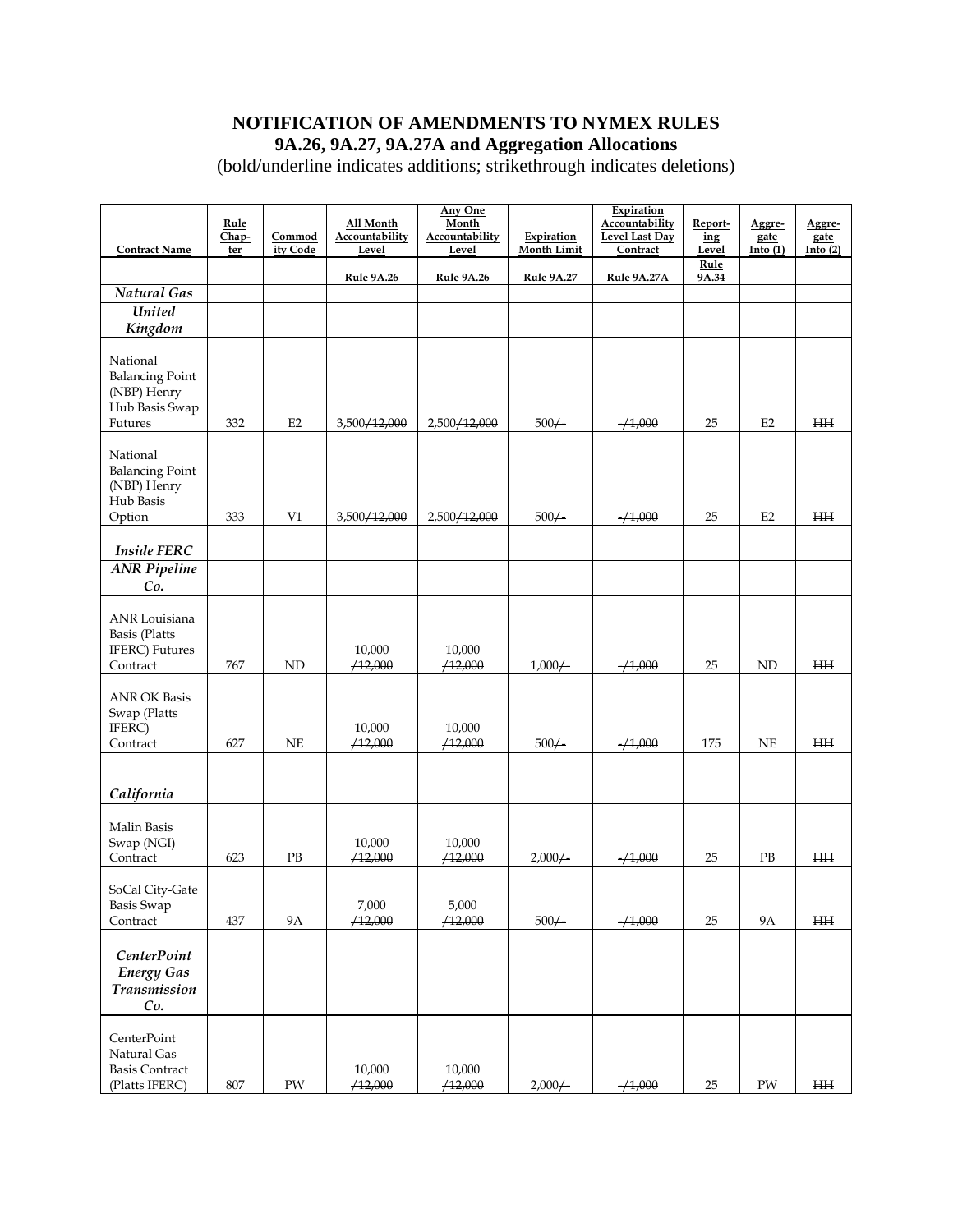| Colorado<br>Interstate<br>Gas Co.                                                   |     |               |                   |                   |           |            |     |               |           |
|-------------------------------------------------------------------------------------|-----|---------------|-------------------|-------------------|-----------|------------|-----|---------------|-----------|
| <b>NYMEX CIG</b><br>Rockies Basis<br>Swap (Platts<br>IFERC) Futures<br>Contract     | 633 | CI            | 10,000<br>/12,000 | 10,000<br>/12,000 | $1,000 +$ | $-1,000$   | 25  | CI            | H H       |
| Columbia<br>Gas<br><b>Transmission</b><br>Corp.                                     |     |               |                   |                   |           |            |     |               |           |
| <b>TCO Basis</b><br>Swap (Platts<br>IFERC)<br>Contract                              | 622 | TC            | 10,000<br>/12,000 | 10,000<br>/12,000 | $2,500/-$ | $-1,000$   | 175 | TC            | <b>HH</b> |
| Columbia<br>Gas Trans-<br>mission Co.                                               |     |               |                   |                   |           |            |     |               |           |
| Columbia Gulf<br>Louisiana Basis<br>Swap (Platts<br>IFERC)<br>Contract              | 638 | GL            | 10,000<br>/12,000 | 10,000<br>/12,000 | $500/-$   | $-1,000$   | 175 | GL            | H H       |
| Columbia Gulf<br>Mainline Basis<br>Swap Contract                                    | 428 | $5\mathrm{Z}$ | 7,000<br>/12,000  | 5,000<br>/12,000  | $500/-$   | $-1,000$   | 25  | $5\mathbf{Z}$ | $H\!H$    |
| Dominion<br><b>Transmission</b><br>Inc.                                             |     |               |                   |                   |           |            |     |               |           |
| Dominion Basis<br>Swap (Platts<br>IFERC)<br>Contract                                | 632 | PG            | 10,000<br>/12,000 | 10,000<br>/12,000 | $2,000/-$ | $-4,000$   | 25  | PG            | ΗH        |
| East Texas                                                                          |     |               |                   |                   |           |            |     |               |           |
| <b>NYMEX</b><br>Houston Ship<br>Channel Basis<br>Swap (Platts<br>IFERC)<br>Contract | 518 | NH            | 10,000<br>/12,000 | 10,000<br>/12,000 | $2,000/-$ | $-/-1,000$ | 25  | NH            | H H       |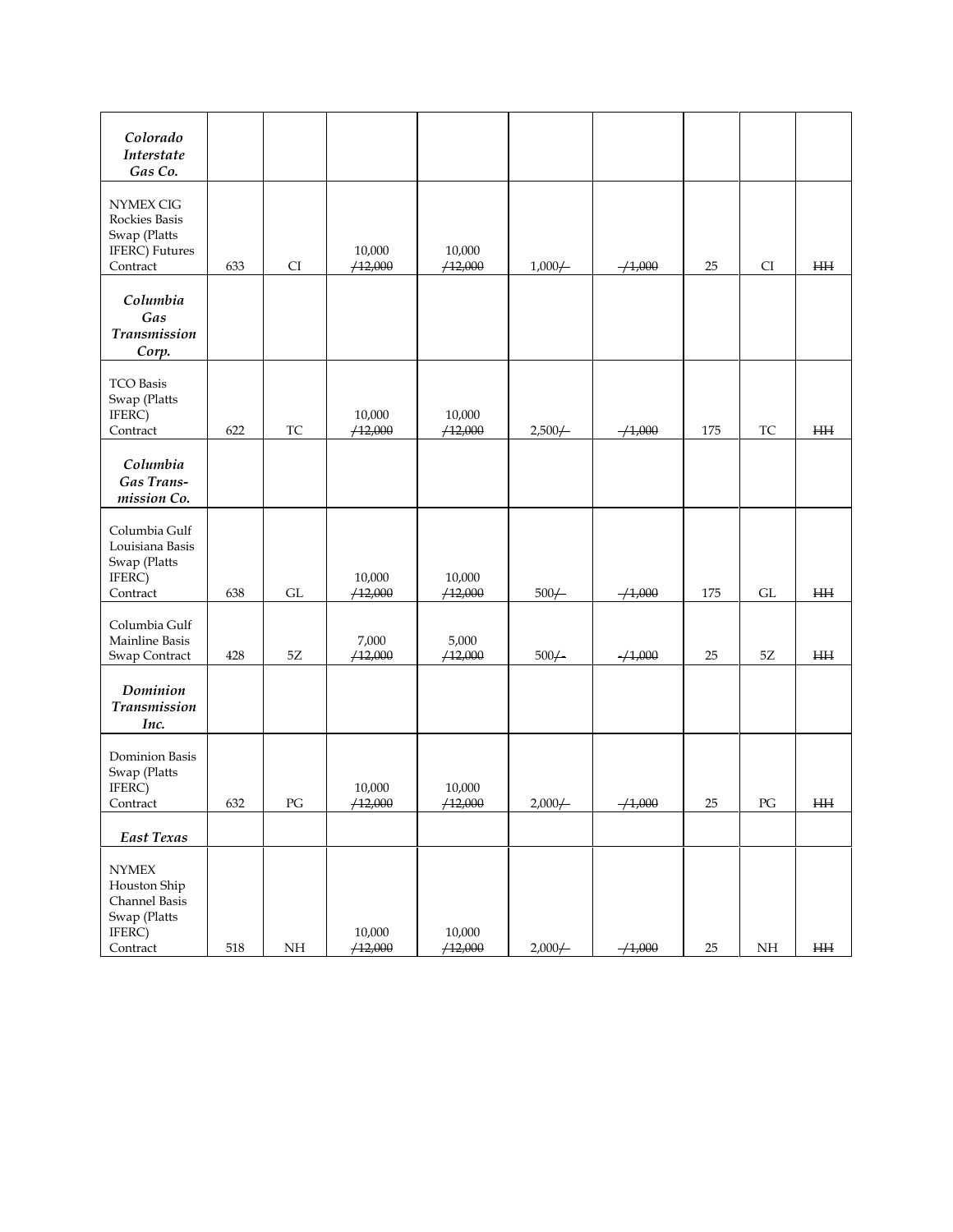| El Paso<br>Natural Gas<br>Co.                                            |     |                          |                   |                   |            |             |     |                |           |
|--------------------------------------------------------------------------|-----|--------------------------|-------------------|-------------------|------------|-------------|-----|----------------|-----------|
| NYMEX San<br>Juan Basis<br>Swap (Platts<br>IFERC)<br>Contract            | 519 | NJ                       | 10,000<br>/12,000 | 10,000<br>/12,000 | $2,000/-$  | $- / 1,000$ | 25  | NJ             | <b>HH</b> |
| Permian Basis<br>Swap (Platts<br>IFERC)<br>Contract                      | 620 | PM                       | 10,000<br>/12,000 | 10,000<br>/12,000 | $2,000/-$  | $-1,000$    | 175 | PM             | <b>HH</b> |
| Florida Gas<br>Transmission<br>Co.                                       |     |                          |                   |                   |            |             |     |                |           |
| Florida Zone 2<br><b>Basis Swap</b><br>Contract                          | 429 | <b>8A</b>                | 3,000<br>/12,000  | 2,000<br>/12,000  | $150\!+\!$ | $-1,000$    | 25  | <b>8A</b>      | <b>HH</b> |
| FGT Zone 3<br><b>Basis</b> (Platts<br><b>IFERC</b> ) Futures<br>Contract | 806 | ${\rm FP}$               | 10,000<br>/12,000 | 10,000<br>/12,000 | $500/-$    | $-1,000$    | 25  | FP             | ΗH        |
| Kern River<br>Gas<br>Transmission<br>Co.                                 |     |                          |                   |                   |            |             |     |                |           |
| Kern River<br><b>Basis</b> (Platts<br>IFERC) Futures<br>Contract         | 768 | $\ensuremath{\text{NV}}$ | 10,000<br>/12,000 | 10,000<br>/12,000 | $1,000/-$  | $-1,000$    | 25  | <b>NV</b>      | H H       |
| <b>Natural Gas</b><br>Pipeline Co.<br>of America                         |     |                          |                   |                   |            |             |     |                |           |
| NGPL Mid-Con<br><b>Basis Swap</b><br>(Platts IFERC)<br>Contract          | 629 | $\mbox{NL}$              | 10,000<br>/12,000 | 10,000<br>/12,000 | $500/-$    | $-1,000$    | 175 | $\rm NL$       | HН        |
| <b>NGPL LA Basis</b><br>Swap (Platts<br>IFERC)<br>Contract               | 626 | $\ensuremath{\text{NY}}$ | 10,000<br>/12,000 | 10,000<br>/12,000 | $500/-$    | $-1,000$    | 175 | ${\rm NY}$     | $\rm HH$  |
| NGPL STX<br>Natural Gas<br><b>Basis Contract</b>                         | 875 | T <sub>5</sub>           | 10,000<br>/12,000 | 10,000<br>/12,000 | $2,000/-$  | $-1,000$    | 25  | T <sub>5</sub> | HН        |
| <b>NGPL Texok</b><br><b>Basis Swap</b><br>(Platts IFERC)                 | 625 | ${\rm PD}$               | 10,000<br>/12,000 | 10,000<br>/12,000 | $1,000 +$  | $+1,000$    | 175 | ${\rm PD}$     | $\rm{HH}$ |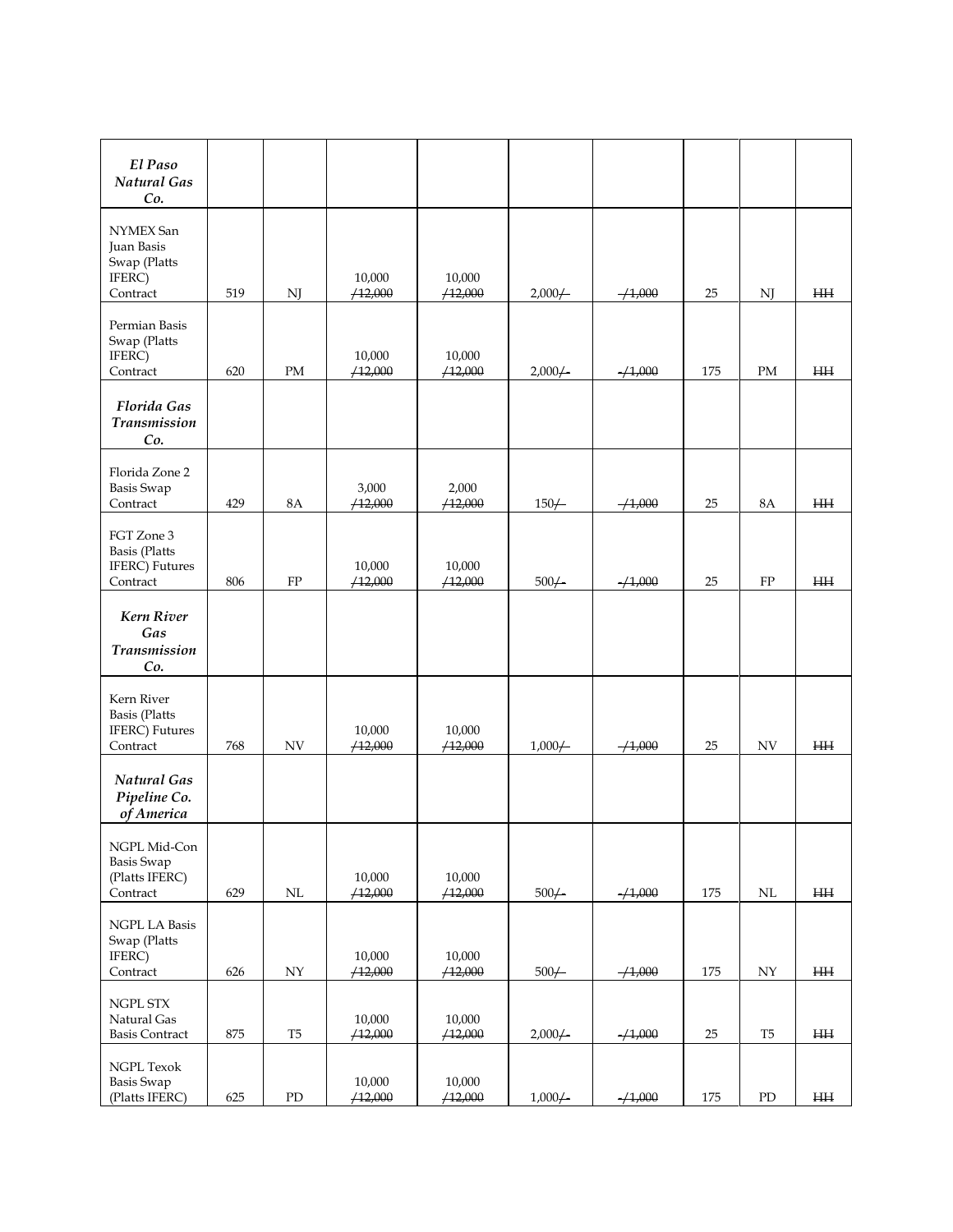| Contract                                                                          |         |                |                   |                   |           |          |        |                |           |
|-----------------------------------------------------------------------------------|---------|----------------|-------------------|-------------------|-----------|----------|--------|----------------|-----------|
| Northern<br><b>Natural Gas</b><br>Co.                                             |         |                |                   |                   |           |          |        |                |           |
| Demarc Basis<br>Swap (Platts<br>IFERC)<br>Contract                                | 630     | PE             | 10,000<br>/12,000 | 10,000<br>/12,000 | $1,000 +$ | $-1,000$ | 175    | PE             | <b>HH</b> |
| Ventura Basis<br>Swap (Platts<br>IFERC)<br>Contract                               | 631     | $\rm PF$       | 10,000<br>/12,000 | 10,000<br>/12,000 | $2,000/-$ | $-1,000$ | 175    | PF             | $H\!H$    |
| <b>Northwest</b><br>Pipeline Corp.                                                |         |                |                   |                   |           |          |        |                |           |
| <b>NYMEX</b><br><b>Rockies Basis</b><br>Swap (Platts<br>IFERC)<br>Contract        | 524     | NR             | 10,000<br>/12,000 | 10,000<br>/12,000 | $2,000/-$ | $-1,000$ | 25     | <b>NR</b>      | ₩         |
| <b>NYMEX Sumas</b><br><b>Basis Swap</b><br>(Platts IFERC)<br>Contract             | 628     | NK             | 10,000<br>/12,000 | 10,000<br>/12,000 | $1,000 +$ | $-1,000$ | 25     | NK.            | H H       |
| <b>Northeast</b>                                                                  |         |                |                   |                   |           |          |        |                |           |
| <b>NYMEX</b><br>Transco Zone 6<br><b>Basis Swap</b><br>(Platts IFERC)<br>Contract | 521     | ${\rm NZ}$     | 10,000<br>/12,000 | 10,000<br>/12,000 | $1,500 +$ | $-1,000$ | 25     | ${\rm NZ}$     | H         |
| Algonquin<br>City-gates<br>Natural Gas<br><b>Basis Contract</b>                   | 876     | B <sub>4</sub> | 10,000<br>/12,000 | 10,000<br>/12,000 | $2,000 +$ | $-1,000$ | 25     | B <sub>4</sub> | ΗH        |
| M-3 Basis Swap<br>(Platts IFERC)<br>Contract                                      | 621     | $N\!X$         | 10,000<br>/12,000 | 10,000<br>/12,000 | 1,500/    | $-1,000$ | 25     | N X            | HН        |
| <b>OneOk Gas</b><br>Transportatio<br>n, LLC                                       |         |                |                   |                   |           |          |        |                |           |
| OneOk,<br>Oklahoma Basis<br>Swap Contract                                         | $430\,$ | $8\mathrm{X}$  | 3,500<br>/12,000  | 2,500<br>/12,000  | $250 +$   | $+1,000$ | $25\,$ | $8\mathrm{X}$  | $\rm HH$  |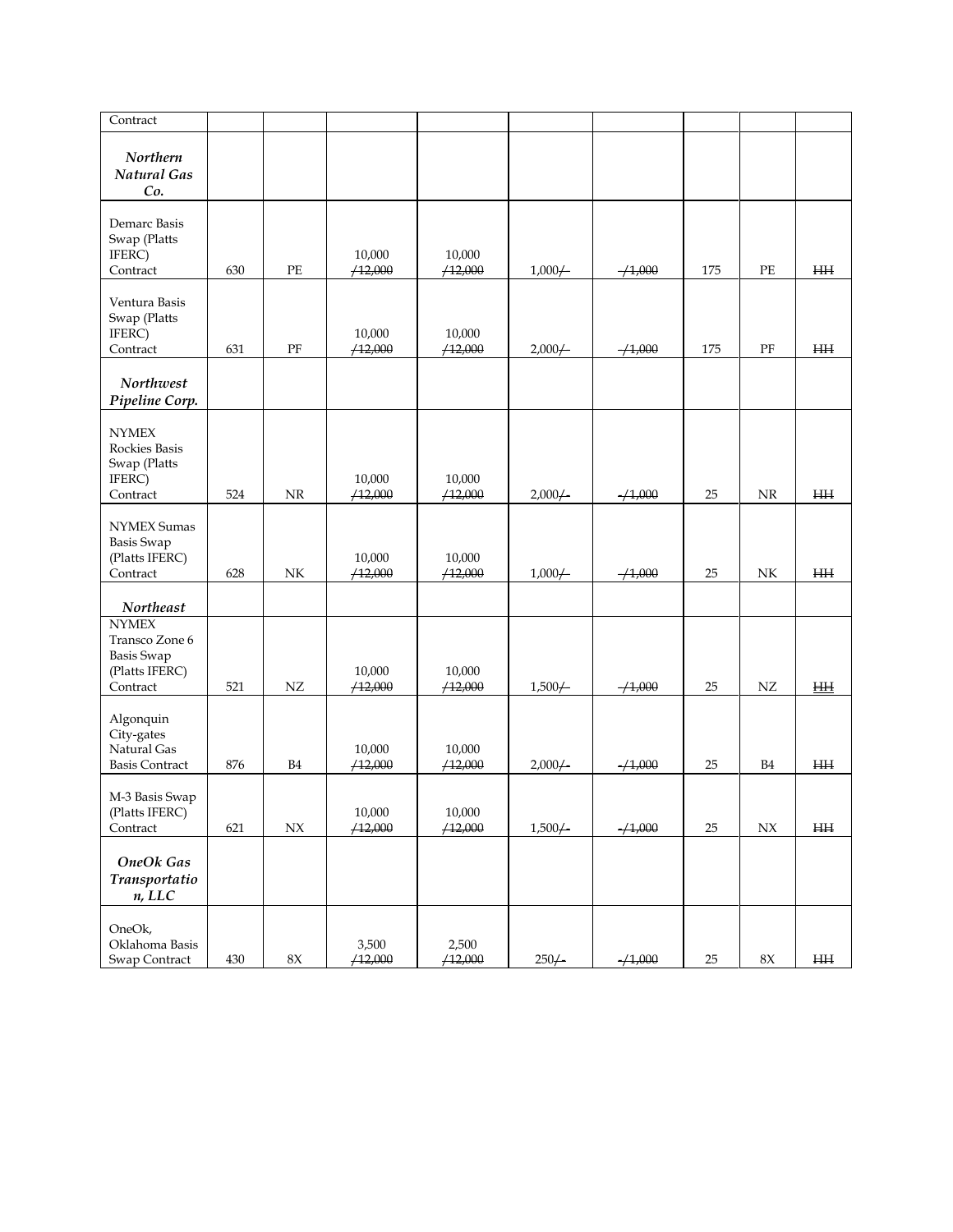| Panhandle<br><b>Eastern Pipe</b>                                             |         |                            |                          |                   |           |          |     |                            |          |
|------------------------------------------------------------------------------|---------|----------------------------|--------------------------|-------------------|-----------|----------|-----|----------------------------|----------|
| Line Co.                                                                     |         |                            |                          |                   |           |          |     |                            |          |
| <b>NYMEX</b><br>Panhandle<br><b>Basis Swap</b><br>(Platts IFERC)<br>Contract | 525     | PH                         | 10,000<br>/12,000        | 10,000<br>/12,000 | $2,000 +$ | $-1,000$ | 175 | PH                         | $\rm HH$ |
| Questar<br>Pipeline Co.                                                      |         |                            |                          |                   |           |          |     |                            |          |
| Questar Basis<br>(Platts IFERC)<br>Futures<br>Contract                       | 769     | TA                         | 10,000/12,00<br>$\theta$ | 10,000<br>/12,000 | $1,000/-$ | $-1,000$ | 25  | TA                         | $\rm HH$ |
| South<br>Louisiana                                                           |         |                            |                          |                   |           |          |     |                            |          |
| NYMEX Henry<br>Hub Basis Swap<br>(Platts IFERC)<br>Contract                  | 509     | HB                         | 10,000<br>/12,000        | 10,000<br>/12,000 | $2,000 +$ | $-1,000$ | 175 | HB                         | $\rm HH$ |
| Southern<br>Natural Gas<br>Co.                                               |         |                            |                          |                   |           |          |     |                            |          |
| Sonat Basis<br>(Platts IFERC)<br>Futures<br>Contract                         | 804     | $\ensuremath{\mathrm{SZ}}$ | 10,000/12,00<br>$\theta$ | 10,000<br>/12,000 | $500/-$   | $-1,000$ | 25  | $\ensuremath{\mathrm{SZ}}$ | $\rm HH$ |
| Southern Star<br>Central Gas<br>Pipeline Inc.                                |         |                            |                          |                   |           |          |     |                            |          |
| Southern Star<br>Texas,<br>Oklahoma,<br>Kansas Basis<br>Swap Contract        | 431     | $8\mathbf{Z}$              | 3,500<br>/12,000         | 2,500<br>/12,000  | $250/-$   | $-1,000$ | 25  | $8\mathsf{Z}$              | $\rm HH$ |
| <b>Tennessee</b><br><b>Gas Pipeline</b><br>Co.                               |         |                            |                          |                   |           |          |     |                            |          |
| Tennessee 500<br>Leg Basis (Platts<br><b>IFERC</b> ) Futures<br>Contract     | $770\,$ | $\rm{NM}$                  | 10,000<br>/12,000        | 10,000<br>/12,000 | 1,500/    | $-4,000$ | 25  | $\rm{NM}$                  | HН       |
| Tennessee 800<br>Leg Basis Swap<br>Contract                                  | 432     | $6\mathrm{Z}$              | 3,000<br>/12,000         | 2,000<br>/12,000  | $150/-$   | $-1,000$ | 25  | $6\mathsf{Z}$              | $\rm HH$ |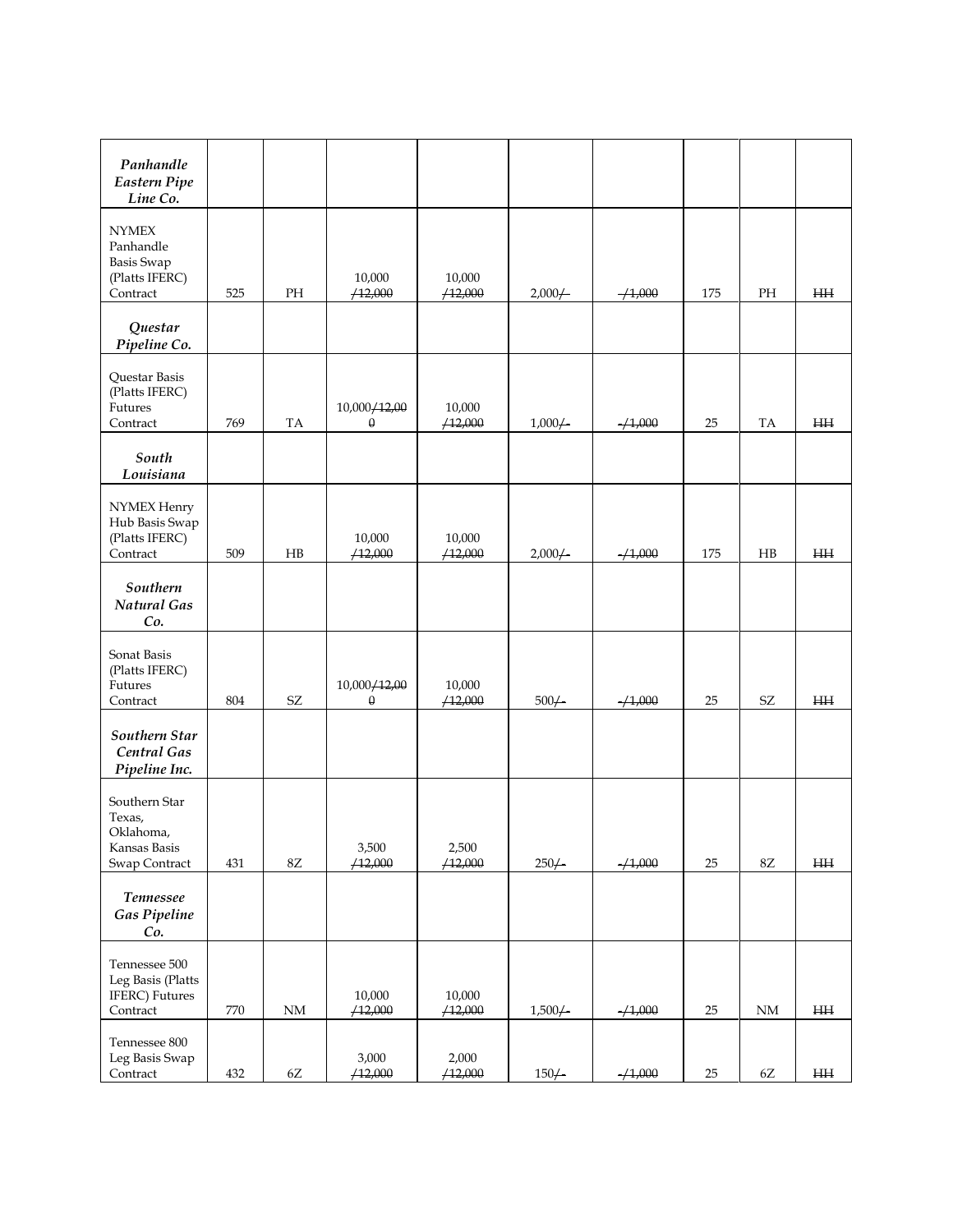| Tennessee Zone<br>0 Basis (Platts<br>IFERC) Futures<br>Contract              | 771     | NQ                | 10,000<br>/12,000  | 10,000<br>/12,000 | $1,500/-$ | $-1,000$ | 25     | NQ                  | ΗH        |
|------------------------------------------------------------------------------|---------|-------------------|--------------------|-------------------|-----------|----------|--------|---------------------|-----------|
| Texas Eastern<br><b>Transmission</b><br>Corp.                                |         |                   |                    |                   |           |          |        |                     |           |
| <b>Texas Eastern</b><br>West Louisiana<br>Basis Swap<br>Contract             | 433     | 8B                | 3,500<br>/12,000   | 2,500<br>/12,000  | $250/-$   | $-1,000$ | 25     | 8B                  | ₩         |
| <b>TETCO STX</b><br>Basis Swap<br>(Platts IFERC)<br>Contract                 | 641     | ${\rm T} {\rm X}$ | 10,000<br>/12,000  | 10,000<br>/12,000 | $1,000 +$ | $-1,000$ | 175    | ${\rm T} {\rm X}$   | $H\!H$    |
| TETCO ELA<br><b>Basis Swap</b><br>(Platts IFERC)<br>Contract                 | 640     | TE                | 10,000<br>/12,000  | 10,000<br>/12,000 | $500/-$   | $-1,000$ | 175    | TE                  | $H\!H$    |
| Texas Gas<br><b>Transmission</b><br>Corp.                                    |         |                   |                    |                   |           |          |        |                     |           |
| Texas Gas Zone<br>1 Basis Swap<br>Contract                                   | 434     | 9F                | 7,000<br>/12,000   | 5,000<br>/12,000  | $500/-$   | $-1,000$ | 25     | 9Ε                  | ΗH        |
| Texas Gas,<br>Zone SL Basis<br>(Platts IFERC)<br>Futures<br>Contract         | 772     | TB                | 10,000<br>/12,000  | 10,000<br>/12,000 | $1,000 +$ | $-1,000$ | 25     | TB                  | $\rm HH$  |
| Transcontinen<br>tal Gas Pipe<br>Line Co.                                    |         |                   |                    |                   |           |          |        |                     |           |
| Transco Zone 1<br>Basis Swap<br>Contract                                     | 435     | $8\mathrm{E}$     | 7,000<br>/12,000   | 5,000<br>/12,000  | $500/-$   | $-1,000$ | 25     | $8\mathrm{E}$       | $\rm HH$  |
| Transco Zone 2<br><b>Basis Swap</b><br>Contract                              | 436     | $8\mathrm{F}$     | 7,000<br>/12,000   | 5,000<br>/12,000  | $500/-$   | $+1,000$ | 25     | $8\mathrm{F}$       | $\rm{HH}$ |
| Transco Zone 3<br><b>Basis Swap</b><br>(Platts IFERC)<br>Contract            | 639     | ${\rm CZ}$        | 10,000<br>/12,000  | 10,000<br>/12,000 | $1,000/-$ | $-4,000$ | 175    | $\operatorname{CZ}$ | HН        |
| Transco Zone 4<br><b>Basis</b> (Platts<br><b>IFERC</b> ) Futures<br>Contract | $805\,$ | ${\rm TR}$        | 10,0000<br>/12,000 | 10,000<br>/12,000 | $500/-$   | $-1,000$ | $25\,$ | ${\rm TR}$          | $\rm{HH}$ |
| <b>Trunkline Gas</b>                                                         |         |                   |                    |                   |           |          |        |                     |           |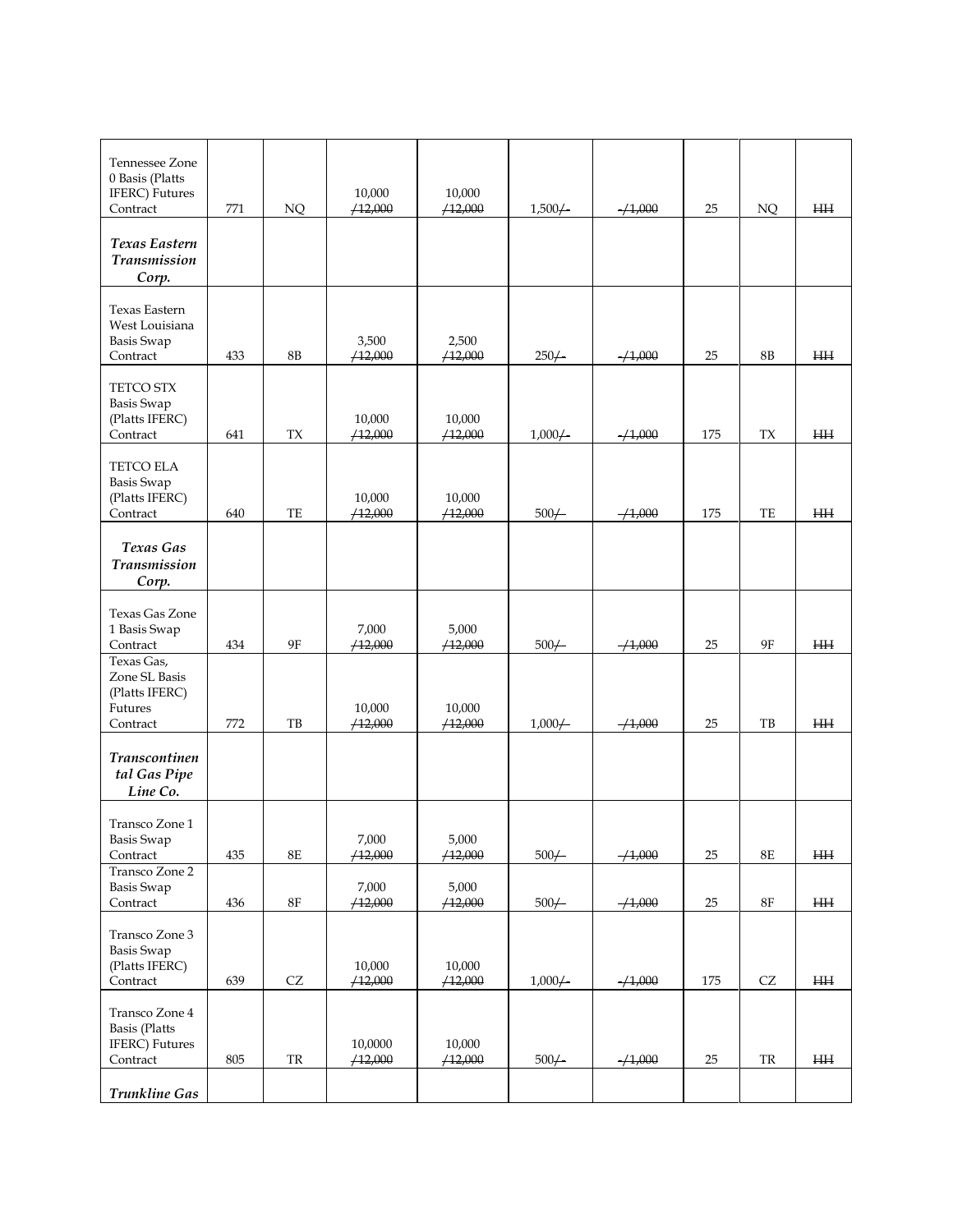| Co.                                 |                 |                    |              |         |                    |             |        |                  |              |
|-------------------------------------|-----------------|--------------------|--------------|---------|--------------------|-------------|--------|------------------|--------------|
|                                     |                 |                    |              |         |                    |             |        |                  |              |
| Trunkline, LA                       |                 |                    |              |         |                    |             |        |                  |              |
| <b>Basis</b> (Platts                |                 |                    |              |         |                    |             |        |                  |              |
| IFERC) Futures                      |                 |                    | 10,000       | 10,000  |                    |             |        |                  |              |
| Contract                            | 773             | <b>NU</b>          | /12,000      | /12,000 | $1,000/-$          | $-1,000$    | 25     | NU               | $H\!H$       |
|                                     |                 |                    |              |         |                    |             |        |                  |              |
| Upper<br>Midwest                    |                 |                    |              |         |                    |             |        |                  |              |
|                                     |                 |                    |              |         |                    |             |        |                  |              |
| Dawn Natural                        |                 |                    |              |         |                    |             |        |                  |              |
| Gas Basis                           |                 |                    |              |         |                    |             |        |                  |              |
| Contract (Platts                    |                 |                    | 10,000       | 10,000  |                    |             |        |                  |              |
| IFERC)                              | 808             | <b>DW</b>          | /12,000      | /12,000 | $2,000 +$          | $- / 1,000$ | 25     | DW               | <b>HH</b>    |
|                                     |                 |                    |              |         |                    |             |        |                  |              |
| MichCon Basis<br>Swap (Platts       |                 |                    |              |         |                    |             |        |                  |              |
| IFERC)                              |                 |                    | 10,000       | 10,000  |                    |             |        |                  |              |
| Contract                            | 619             | <b>NF</b>          | /12,000      | /12,000 | $500/-$            | $-1,000$    | 175    | NF               | $H\!H$       |
|                                     |                 |                    |              |         |                    |             |        |                  |              |
| West Texas                          |                 |                    |              |         |                    |             |        |                  |              |
|                                     |                 |                    |              |         |                    |             |        |                  |              |
| NYMEX Waha                          |                 |                    |              |         |                    |             |        |                  |              |
| <b>Basis Swap</b>                   |                 |                    |              |         |                    |             |        |                  |              |
| (Platts IFERC)                      |                 |                    |              |         |                    |             |        |                  |              |
| Futures                             |                 |                    | 10,000       | 10,000  |                    |             |        |                  |              |
| Contract                            | 634             | <b>NW</b>          | /12,000      | /12,000 | $2,000 \leftarrow$ | $-1,000$    | 175    | <b>NW</b>        | <b>HH</b>    |
|                                     |                 |                    |              |         |                    |             |        |                  |              |
| Platts                              |                 |                    |              |         |                    |             |        |                  |              |
| <b>NGI</b> Bidweek<br><b>Survey</b> |                 |                    |              |         |                    |             |        |                  |              |
|                                     |                 |                    |              |         |                    |             |        |                  |              |
| <b>NYMEX</b>                        |                 |                    |              |         |                    |             |        |                  |              |
| AECO/NIT                            |                 |                    |              |         |                    |             |        |                  |              |
| <b>Basis Swap</b>                   |                 |                    |              |         |                    |             |        |                  |              |
| (NGX/CGPR)                          |                 |                    | 10,000       | 10,000  |                    |             |        |                  |              |
| Contract                            | 516             | <b>NA</b>          | /12,000      | /12,000 | $2,000 +$          | $-1,000$    | 25     | NA               | H H          |
| <b>NYMEX</b>                        |                 |                    |              |         |                    |             |        |                  |              |
| Chicago Basis                       |                 |                    |              |         |                    |             |        |                  |              |
| Swap (NGI)                          |                 |                    | 10,000       | 10,000  |                    |             |        |                  |              |
| Contract                            | 517             | NB                 | /12,000      | /12,000 | $2,000 +$          | $-1,000$    | 175    | NB               | <b>HH</b>    |
|                                     |                 |                    |              |         |                    |             |        |                  |              |
| Chicago "Pipe"                      |                 |                    | 10,000       | 10,000  |                    |             |        |                  |              |
| Option                              | $517\mathrm{a}$ | ${\rm PY}$         | /12,000      | /12,000 | $2,000/-$          | $-1,000$    | 25     | NB               | $\rm{HH}$    |
|                                     |                 |                    |              |         |                    |             |        |                  |              |
| PG&E Citygate                       |                 |                    |              |         |                    |             |        |                  |              |
| <b>Basis Swap</b>                   |                 | ${\rm P}{\bf C}$   | 10,000       | 10,000  |                    |             |        | ${\rm P}{\bf C}$ | $\rm H\rm H$ |
| (NGI) Contract                      | 624             |                    | /12,000      | /12,000 | $2,000 +$          | $-/-1,000$  | 175    |                  |              |
| PG&E                                |                 |                    |              |         |                    |             |        |                  |              |
| <b>CITYGATE</b>                     |                 |                    | 10,000/12,00 | 10,000  |                    |             |        |                  |              |
| "Pipe" Option                       | 624a            | ${\mathrm \sf CW}$ | $\theta$     | /12,000 | $2,000/-$          | $-1,000$    | 25     | ${\rm P}{\bf C}$ | HН           |
|                                     |                 |                    |              |         |                    |             |        |                  |              |
| NYMEX SoCal                         |                 |                    |              |         |                    |             |        |                  |              |
| <b>Basis Swap</b>                   |                 |                    | 10,000       | 10,000  |                    |             |        |                  |              |
| (NGI) Contract                      | 520             | $_{\rm NS}$        | /12,000      | /12,000 | $2,000/-$          | $-1,000$    | $25\,$ | <b>NS</b>        | HН           |
|                                     |                 |                    |              |         |                    |             |        |                  |              |
| SOCAL "Pipe"                        |                 |                    | 10,000       | 10,000  |                    |             |        |                  |              |
| Option                              | 520a            | ${\rm ZN}$         | /12,000      | /12,000 | $2,000 +$          | $-1,000$    | $25\,$ | $_{\rm NS}$      | ΗH           |